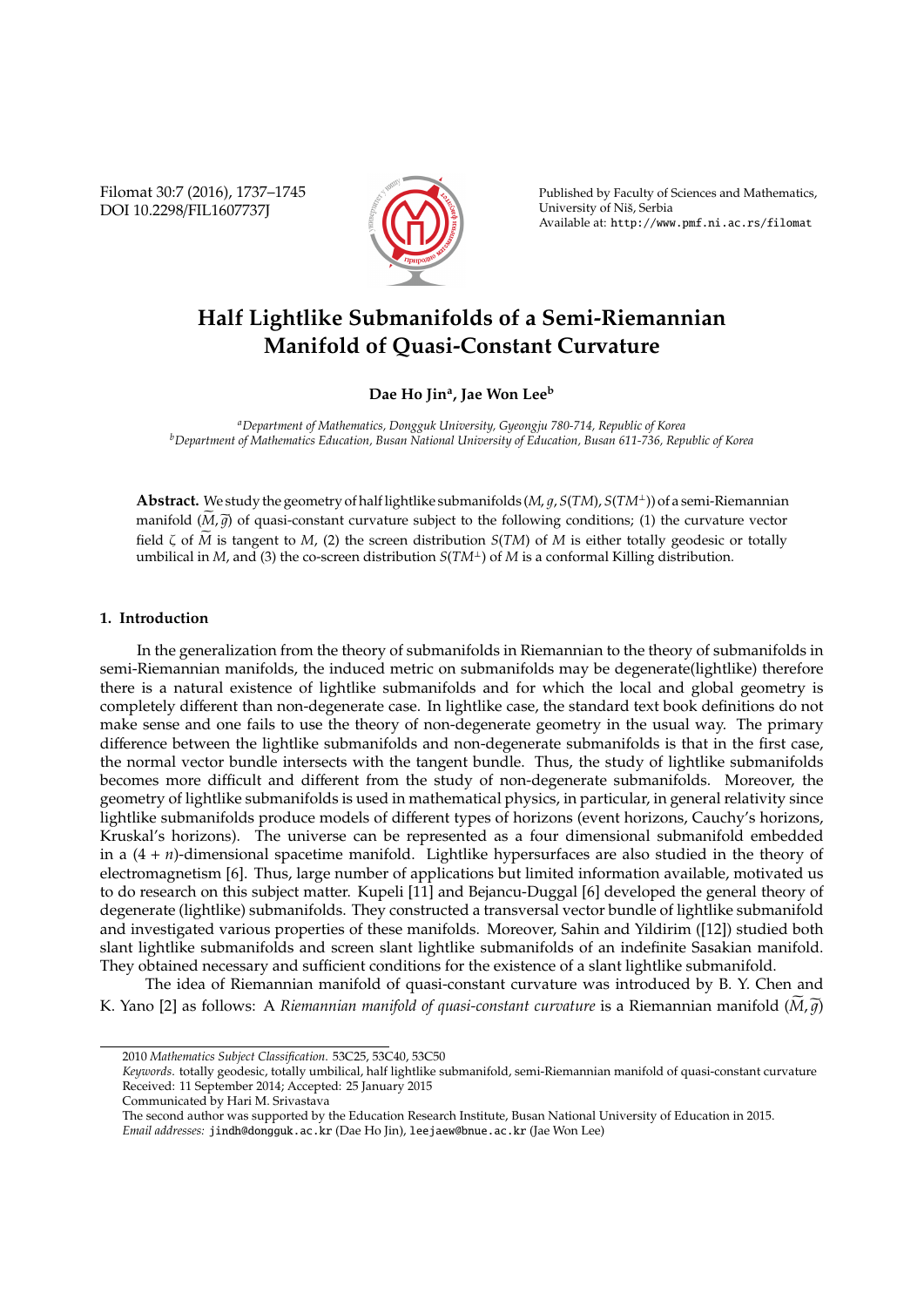equipped with the curvature tensor  $\widetilde{R}$  satisfying

$$
\widetilde{g}(\widetilde{R}(X,Y)Z,W) = \alpha \{\widetilde{g}(Y,Z)g(X,W) - \widetilde{g}(X,Z)g(Y,W)\} \n+ \beta \{\widetilde{g}(X,W)\theta(Y)\theta(Z) - \widetilde{g}(X,Z)\theta(Y)\theta(W) \n+ \widetilde{g}(Y,Z)\theta(X)\theta(W) - \widetilde{g}(Y,W)\theta(X)\theta(Z)\},
$$
\n(1.1)

where *α*, *β* are scalar functions and  $θ$  is a 1-form defined by

$$
\theta(X) = \tilde{g}(X,\zeta),\tag{1.2}
$$

and  $\zeta$  is a unit vector field on  $\widetilde{M}$ , which called the *curvature vector field* of  $\widetilde{M}$ . It is well-known that if the curvature tensor  $\widetilde{R}$  is of the form (1.1), then  $\widetilde{M}$  is conformally flat. If  $\beta = 0$ , then  $\widetilde{M}$  is a space of constant curvature.

A non-flat Riemannian manifold  $\widetilde{M}$  of dimension  $n(> 2)$  is called a *quasi-Einstein manifold* [1] if its Ricci tensor *Ric* satisfies the condition

$$
Ric(X,Y) = a\,\widetilde{g}(X,Y) + b\,\phi(X)\phi(Y),
$$

where *a*, *b* are scalar functions such that  $b \neq 0$  and  $\phi$  is a non-vanishing 1-form such that  $\tilde{q}(X, U) = \phi(X)$  for any vector field X, where *U* is a unit vector field. If  $b = 0$ , then  $\widetilde{M}$  is an Einstein manifold. It can be easily seen that every Riemannian manifold of quasi-constant curvature is a quasi-Einstein manifold. Moreover, A. Del et al ([3]) gave some geometric properties for generalized quasi-Einstenin manifolds. They contructed non-trivial examples to prove the existence of a generalized quasi-Einstein manifolds.

The subject of this paper is to study the geometry of half lightlike submanifolds of a semi-Riemannian manifold  $(M,\tilde{q})$  of quasi-constant curvature. We prove two characterization theorems for such a half lightlike submanifold (*M*, *g*, *S*(*TM*), *S*(*TM*<sup>⊥</sup>)) as follows :

**Theorem 1.1.** Let M be a half lightlike submanifold of a semi-Riemannian manifold  $(\widetilde{M}, \widetilde{g})$  of quasi-constant *curvature. If the curvature vector field*  $\zeta$  *of*  $\overline{M}$  *is tangent to*  $M$  *and*  $S(TM)$  *is totally geodesic in*  $M$ *, then we have the following results*:

- (1) *If S*(*TM*⊥) *is a Killing distribution, then the functions* α *and* β*, defined by* (1.1)*, vanish identically. Furthermore,*  $\widetilde{M}$ , M and the leaf  $M^*$  of S(TM) are flat manifolds.
- (2) *If S*(*TM*⊥) *is a conformal Killing distribution, then the function* <sup>β</sup> *vanishes identically. Furthermore, M and* <sup>e</sup> *M*∗ *are space of constant curvatures and M is an Einstein manifolds such that Ric* = (*r*/*m*) 1*, where r is the induced scalar curvature of M.*

**Theorem 1.2.** *Let M be a half lightlike submanifold of a semi-Riemannian manifold M of quasi-constant* e *curvature. If* ζ *is tangent to M, S*(*TM*) *is totally umbilical in M and S*(*TM*<sup>⊥</sup>) *is a conformal Killing distribution with a non-constant conformal factor, then the function* <sup>β</sup> *vanishes identically. Moreover M and M* <sup>e</sup> <sup>∗</sup> *are space of constant curvatures and M is a totally umbilical Einstein manifolds such that*  $Ric = (r/m)q$ *.* 

#### **2. Half Lightlike Submanifolds**

It is well-known that the radical distribution  $Rad(TM) = TM \cap TM^{\perp}$  of half lightlike submanifolds M of a semi-Rimannian manifold  $(M,\tilde{q})$  of codimension 2 is a subbundle of the tangent bundle *TM* and the normal bundle *TM*<sup>⊥</sup>, of rank 1. Thus there exist complementary non-degenerate distributions *S*(*TM*) and *S*(*TM*<sup>⊥</sup>) of *Rad*(*TM*) in *TM* and *TM*<sup>⊥</sup> respectively, called the *screen* and *coscreen distribution* on *M*, such that

$$
TM = Rad(TM) \oplus_{orth} S(TM), \quad TM^{\perp} = Rad(TM) \oplus_{orth} S(TM^{\perp}), \tag{2.1}
$$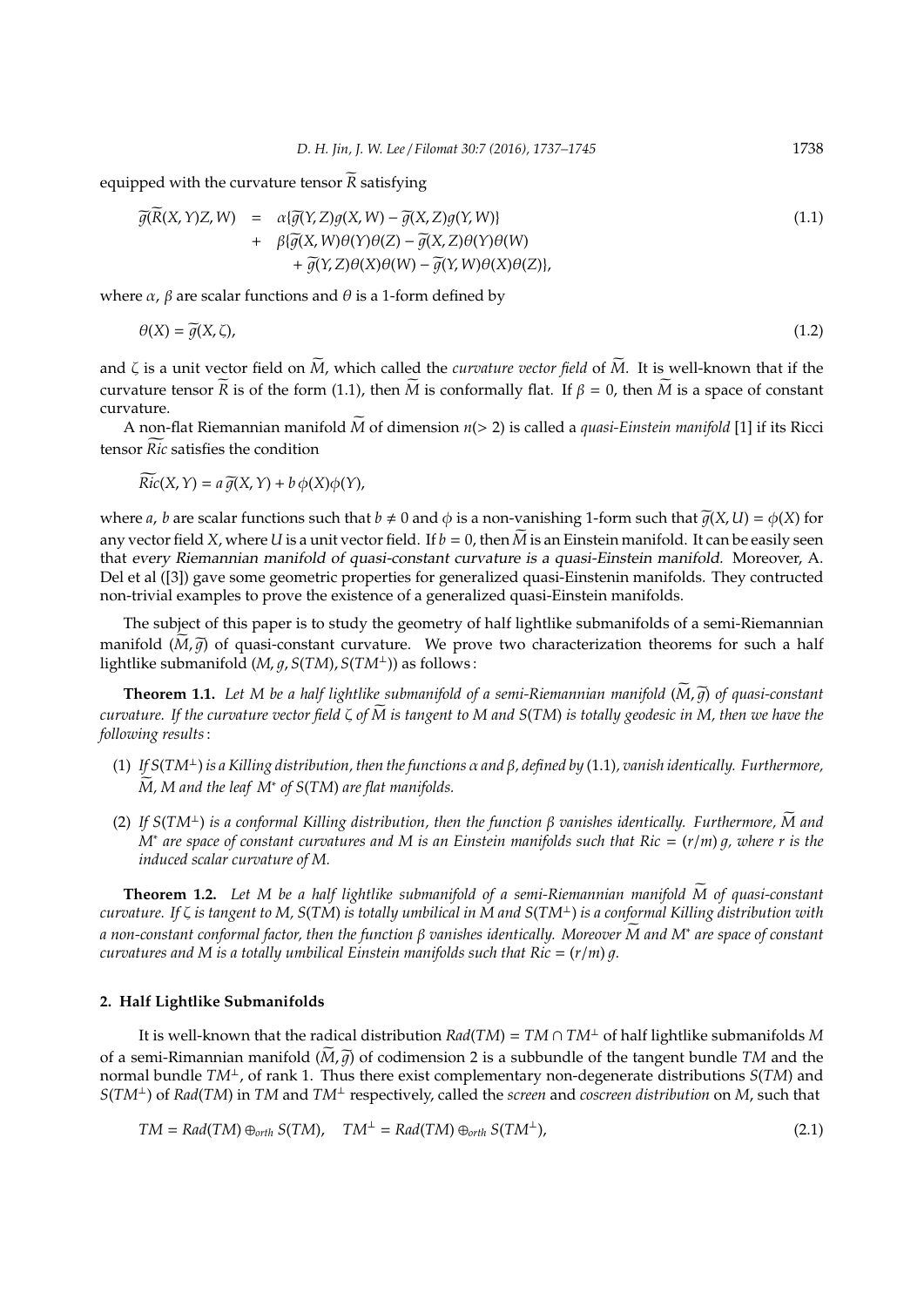where  $\oplus_{orth}$  denotes the orthogonal direct sum. We denote such a half lightlike submanifold by  $M =$ (*M*, 1, *S*(*TM*), *S*(*TM*<sup>⊥</sup>)). Denote by *F*(*M*) the algebra of smooth functions on *M* and by Γ(*E*) the *F*(*M*) module of smooth sections of any vector bundle *E* over *M*. Consider the orthogonal complementary distribution  $S(TM)^{\perp}$  to  $S(TM)$  in  $T\widetilde{M}$ . Certainly  $TM^{\perp}$  is a subbundle of  $S(TM)^{\perp}$ . As  $S(TM^{\perp})$  is a non-degenerate subbundle of *S*(*TM*) <sup>⊥</sup>, the orthogonal complementary distribution *S*(*TM*<sup>⊥</sup>) <sup>⊥</sup> of *S*(*TM*<sup>⊥</sup>) in *S*(*TM*) <sup>⊥</sup> is also a non-degenerate distribution of rank 2 and satisfies the following orthogonal decomposition

$$
S(TM)^{\perp} = S(TM^{\perp}) \oplus_{orth} S(TM^{\perp})^{\perp}.
$$

Clearly *Rad*(*TM*) is a vector subbundle of  $S(TM^{\perp})^{\perp}$ . Choose  $L \in \Gamma(S(TM^{\perp}))$  as a unit vector field with  $\tilde{q}(L, L) = \epsilon = \pm 1$ . For any null section  $\xi$  of *Rad(TM)*, there exists a uniquely defined null vector field  $N \in \Gamma(S(TM^{\perp})^{\perp})$  [5] satisfying

$$
\widetilde{g}(\xi, N) = 1, \ \widetilde{g}(N, N) = \widetilde{g}(N, X) = \widetilde{g}(N, L) = 0, \ \ \forall \ X \in \Gamma(S(TM)).
$$
\n
$$
(2.2)
$$

Denote by *ltr*(*TM*) the subbundle of  $S(TM^{\perp})^{\perp}$  locally spanned by *N*. Then we show that  $S(TM^{\perp})^{\perp}$  =  $Rad(TM) \oplus ltr(TM)$ . Let  $tr(TM) = S(TM^{\perp}) \oplus_{orth} ltr(TM)$ . We call N,  $ltr(TM)$  and  $tr(TM)$  the lightlike transversal *vector field, lightlike transversal vector bundle* and *transversal vector bundle* of *M* with respect to the screen distribution  $S(TM)$  respectively. Then the tangent bundle  $T\tilde{M}$  of  $\tilde{M}$  is decomposed as follow :

$$
T\widetilde{M} = TM \oplus tr(TM) = \{Rad(TM) \oplus tr(TM)\} \oplus_{orth} S(TM)
$$
  
=  $\{Rad(TM) \oplus ltr(TM)\} \oplus_{orth} S(TM) \oplus_{orth} S(TM^{\perp}).$  (2.3)

Let  $\overline{V}$  be the Levi-Civita connection of  $\overline{M}$  and  $P$  the projection morphism of *TM* on *S*(*TM*) with respect to the decomposition (2.1). Then the local Gauss and Weingarten formulas of *M* and *S*(*TM*) are given respectively by

$$
\widetilde{\nabla}_X Y = \nabla_X Y + B(X, Y)N + D(X, Y)L,
$$
\n(2.4)

$$
\widetilde{\nabla}_X N = -A_N X + \tau(X)N + \rho(X)L,\tag{2.5}
$$

$$
\widetilde{\nabla}_X L = -A_L X + \phi(X)N,\tag{2.6}
$$

$$
\nabla_X PY = \nabla_X^* PY + C(X, PY)\xi,\tag{2.7}
$$

$$
\nabla_X \xi = -A_{\xi}^* X - \tau(X) \xi, \quad \forall X, Y \in \Gamma(TM), \tag{2.8}
$$

where ∇ and ∇ <sup>∗</sup> are induced connections on *TM* and *S*(*TM*) respectively, *B* and *D* are called the *local second fundamental forms of M, C is called the <i>local second fundamental form* on *S*(*TM*).  $A_N$ ,  $A_i^s$  $\frac{\ast}{\xi}$  and  $A_{\iota}$  are linear operators on *TM* and  $\tau$ ,  $\rho$  and  $\phi$  are 1-forms on *TM*. Since  $\overline{V}$  is torsion-free, the induced connection  $\nabla$  of *M* is also torsion-free and both *B* and *D* are symmetric. From the facts  $B(X, Y) = \widetilde{g}(\overline{V}_X Y, \xi)$  and  $D(X, Y) = \epsilon \widetilde{g}(\nabla_X Y, L)$ , we know that *B* and *D* are independent of the choice of a screen distribution and

$$
B(X, \xi) = 0, \quad D(X, \xi) = -\epsilon \phi(X), \ \forall \ X \in \Gamma(TM).
$$
\n
$$
(2.9)
$$

The induced connection ∇ on *M* is not metric and satisfies

$$
(\nabla_X g)(Y, Z) = B(X, Y) \eta(Z) + B(X, Z) \eta(Y),
$$
\n(2.10)

for all *X*, *Y*, *Z*  $\in \Gamma(TM)$ , where  $\eta$  is a 1-form on *TM* such that

$$
\eta(X) = \tilde{g}(X, N), \quad \forall X \in \Gamma(TM). \tag{2.11}
$$

But the connection ∇ <sup>∗</sup> on *M*<sup>∗</sup> is metric. The above three local second fundamental forms of *M* and *M*<sup>∗</sup> are related to their shape operators by

$$
B(X,Y) = g(A_{\xi}^* X, Y), \qquad \widetilde{g}(A_{\xi}^* X, N) = 0, \qquad (2.12)
$$

$$
C(X, PY) = g(AN X, PY), \qquad \widetilde{g}(AN X, N) = 0,
$$
\n(2.13)

$$
\epsilon D(X,Y) = g(A_L X,Y) - \phi(X)\eta(Y), \quad \widetilde{g}(A_L X,N) = \epsilon \rho(X), \tag{2.14}
$$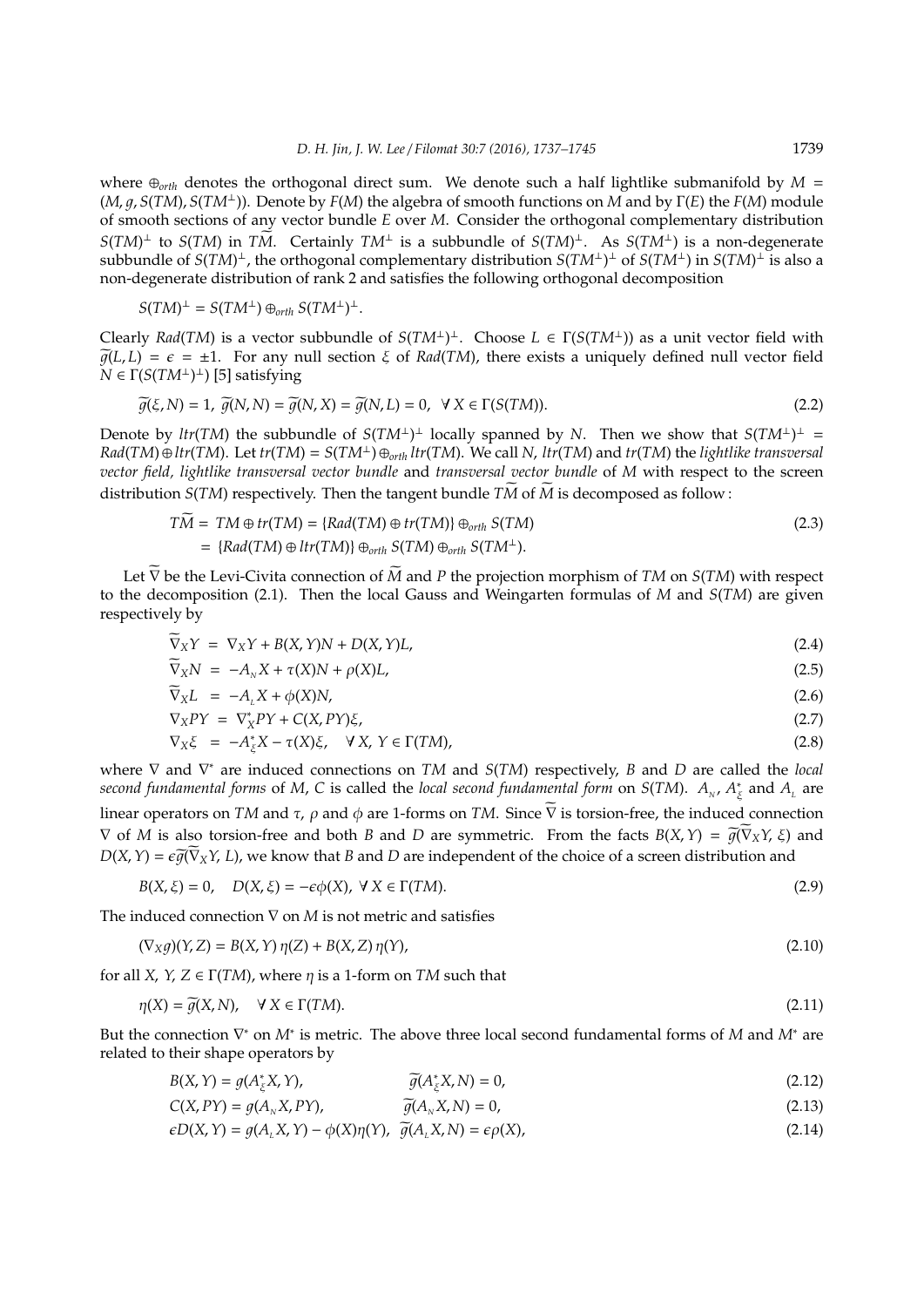for all *X*,  $Y \in \Gamma(TM)$ . By (2.12) and (2.13), we show that  $A^*_{\lambda}$  $\frac{\epsilon}{\xi}$  and  $A_{\scriptscriptstyle N}$  are  $\Gamma(S(TM))$ -valued shape operators related to *B* and *C* respectively and *A* ∗ ξ is self-adjoint on *TM* and

$$
A_{\xi}^* \xi = 0. \tag{2.15}
$$

Denote by  $\widetilde{R}$ ,  $R$  and  $R^*$  the curvature tensors of the Levi-Civita connection  $\widetilde{\nabla}$  on  $\widetilde{M}$ , the induced connection ∇ on *M* and the induced connection ∇ <sup>∗</sup> on *S*(*TM*) respectively. Using the Gauss -Weingarten equations (2.4)∼(2.8) for *M* and *S*(*TM*), we obtain the Gauss-Codazzi equations for *M* and *S*(*TM*) : For all *X*, *Y*, *Z*, *W* ∈ Γ(*TM*),

$$
\widetilde{g}(R(X, Y)Z, PW) = g(R(X, Y)Z, PW) \n+ B(X, Z)C(Y, PW) - B(Y, Z)C(X, PW) \n+ \varepsilon\{D(X, Z)D(Y, PW) - D(Y, Z)D(X, PW)\},
$$
\n(2.16)

$$
\widetilde{g}(\widetilde{R}(X,Y)Z,\xi) = (\nabla_X B)(Y,Z) - (\nabla_Y B)(X,Z) + B(Y,Z)\tau(X) - B(X,Z)\tau(Y)
$$
\n(2.17)

$$
+D(Y,Z)\phi(X) - D(X,Z)\phi(Y),
$$
  
\n
$$
\widetilde{g(R}(X,Y)Z, N) = \widetilde{g(R}(X,Y)Z, N)
$$
\n(2.18)

$$
+ \epsilon \{D(X, Z)\rho(Y) - D(Y, Z)\rho(X)\},
$$
  
\n
$$
\epsilon \widetilde{\rho(R}(X, Y)Z, L) = (\nabla_X D)(Y, Z) - (\nabla_Y D)(X, Z)
$$
\n(2.19)

+ρ(*X*)*B*(*Y*,*Z*) − ρ(*Y*)*B*(*X*,*Z*),

$$
\widetilde{g}(\widetilde{R}(X,Y)\xi, N) = g(A_{\xi}^{*}X, A_{N}Y) - g(A_{\xi}^{*}Y, A_{N}X)
$$
\n
$$
-2d\tau(X,Y) + \rho(X)\phi(Y) - \rho(Y)\phi(X),
$$
\n(2.20)

$$
\widetilde{g}(R(X,Y)PZ, PW) = g(R^*(X,Y)PZ, PW)
$$
  
+ C(X,PZ)B(Y,PW) – C(Y,PZ)B(X,PW). (2.21)

$$
g(R(X,Y)PZ, N) = (\nabla_X C)(Y,PZ) - (\nabla_Y C)(X,PZ)
$$
  
+ 
$$
C(X,PZ)\tau(Y) - C(Y,PZ)\tau(X).
$$
 (2.22)

The *Ricci curvature tensor*, denoted by  $\widetilde{Ric}$ , of  $\widetilde{M}$  is defined by

$$
\widetilde{Ric}(X,Y) = \operatorname{trace}\{Z \to \widetilde{R}(Z,X)Y\},
$$

for any *X*,  $Y \in \Gamma(T\widetilde{M})$ . Let dim  $\widetilde{M} = m + 3$ . Locally,  $\widetilde{Ric}$  is given by

$$
\widetilde{Ric}(X,Y) = \sum_{i=1}^{m+3} \epsilon_i \widetilde{g}(\widetilde{R}(E_i,X)Y, E_i),
$$
\n(2.23)

where  $\{E_1, \ldots, E_{m+3}\}$  is an orthonormal frame field of  $T\widetilde{M}$  and  $\epsilon_i (= \pm 1)$  denotes the causal character of respective vector field  $E_i$ . If  $dim(M) > 2$  and

$$
\overline{Ric} = \overline{\kappa g}, \quad \overline{\kappa} \text{ is a constant}, \tag{2.24}
$$

then  $\widetilde{M}$  is an *Einstein manifold*. The *scalar curvature*  $\widetilde{r}$  is defined by

$$
\widetilde{r} = \sum_{i=1}^{m+3} \epsilon_i \widetilde{Ric}(E_i, E_i). \tag{2.25}
$$

Putting (2.24) in (2.25) implies that  $\widetilde{M}$  is Einstein if and only if

$$
\widetilde{Ric} = \frac{\widetilde{r}}{m+3} \widetilde{g}.
$$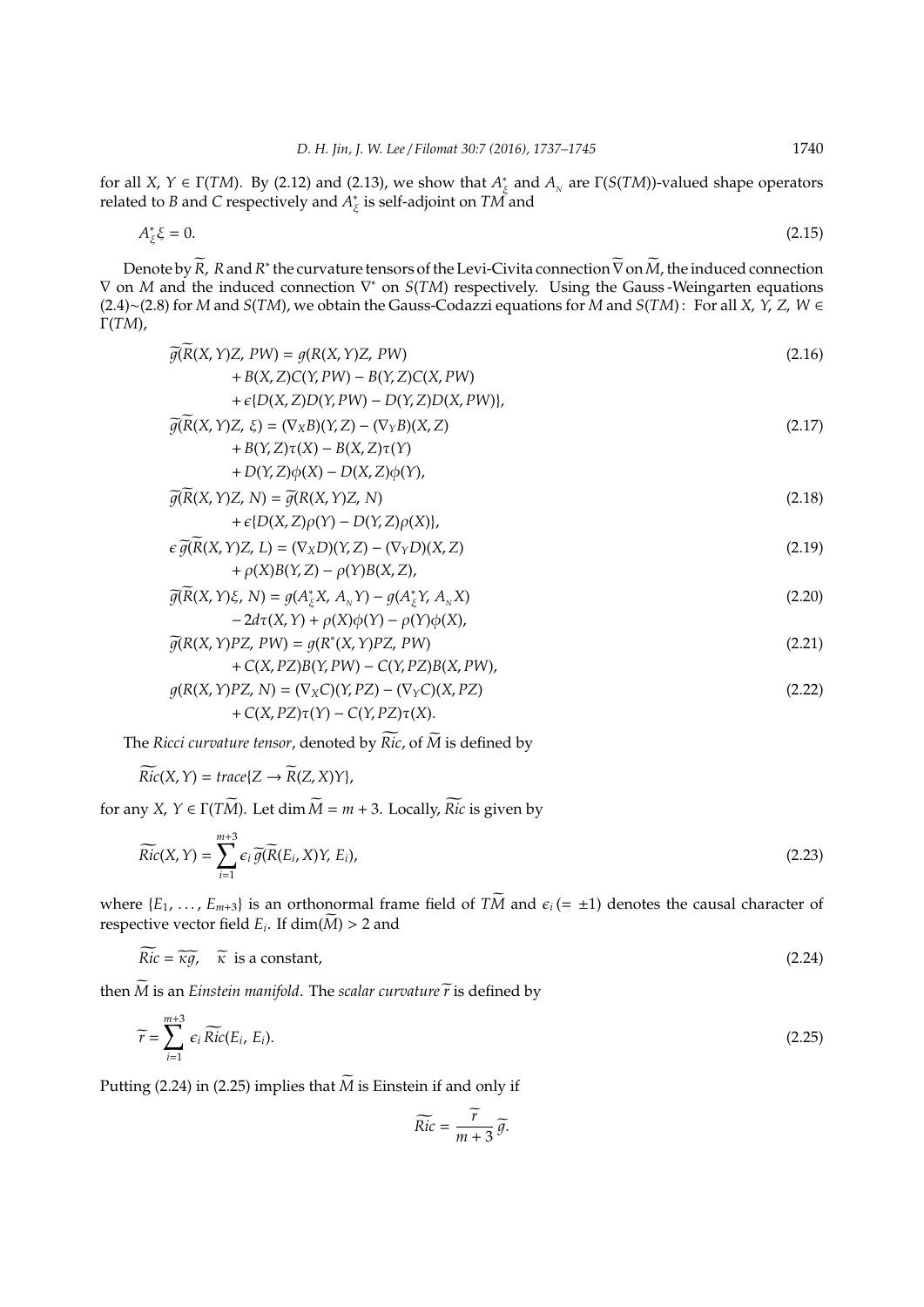A vector field *X* on  $\widetilde{M}$  is said to be a *conformal Killing vector field* [10] if  $\widetilde{\mathcal{L}}_{x}\widetilde{g} = -2\delta\widetilde{g}$  for any smooth function *δ*, where  $\widetilde{\mathcal{L}}_x$  denotes the Lie derivative with respect to *X*, that is,

$$
(\widetilde{\mathcal{L}}_x \widetilde{g})(Y,Z) = X(\widetilde{g}(Y,Z)) - \widetilde{g}([X,Y],Z) - \widetilde{g}(Y,[X,Z]), \quad \forall X,Y,Z \in \Gamma(T\widetilde{M}).
$$

In particular, if  $\delta = 0$ , then *X* is called a *Killing vector field* [9]. A distribution G on  $\widetilde{M}$  is called a *conformal Killing* (resp. *Killing*) *distribution* on  $\widetilde{M}$  if each vector field belonging to  $G$  is a conformal Killing (resp. Killing) vector field on  $\overline{M}$ .

**Theorem 1.1** [9, 10]. Let M be a half lightlike submanifold of a semi-Riemannian manifold  $(\widetilde{M}, \widetilde{q})$ . If the coscreen *distribution S*(*TM*<sup>⊥</sup>) *is a conformal Killing* (resp. *Killing*) *distribution, then there exists a smooth function* δ *such that*

$$
D(X, Y) = \epsilon \delta g(X, Y), \text{ } \{\text{resp. } D(X, Y) = 0, \} \quad \forall X, Y \in \Gamma(TM). \tag{2.26}
$$

*Proof.* By straightforward calculations and use (2.6) and (2.14), we have

$$
(\widetilde{L}_{L}\widetilde{g})(X,Y) = \widetilde{g}(\widetilde{\nabla}_{X}L,Y) + \widetilde{g}(X,\widetilde{\nabla}_{Y}L),
$$

$$
\widetilde{g}(\widetilde{\nabla}_{X}L,Y) = -g(A_{L}X,Y) + \phi(X)\eta(Y) = -\epsilon D(X,Y),
$$

for any *X*,  $Y \in \Gamma(TM)$ . From  $(\widetilde{\mathcal{L}}_L \widetilde{g})(X, Y) = -2\epsilon D(X, Y)$  we deduce our assertion.

# **3. Proof of Theorems**

Let *R* (0, 2) denote the induced Ricci type tensor of type (0, 2) on *M* given by

$$
R^{(0,2)}(X,Y) = \text{trace}\{Z \to R(Z,X)Y\}, \quad \forall X, Y \in \Gamma(TM).
$$
\n
$$
(3.1)
$$

Consider an induced quasi-orthonormal frame field { $\xi$ ;  $W_a$ } on *M* such that  $Rad(TM) = Span{\xi}$ } and  $S(TM)$  = *Span*{*W<sub>a</sub>*}, and let *E* = { $\xi$ , *W<sub>a</sub>*, *N*, *L*} be the corresponding frame field on  $\widetilde{M}$ . By using (2.23) and (3.1), for all *X*,  $Y \in \Gamma(TM)$ , we get

$$
\widetilde{Ric}(X,Y) = \sum_{a=1}^{m} \epsilon_a \, \widetilde{g}(\widetilde{R}(W_a, X)Y, W_a) + \widetilde{g}(\widetilde{R}(\xi, X)Y, N) \n+ \epsilon \, \widetilde{g}(\widetilde{R}(L, X)Y, L) + \widetilde{g}(\widetilde{R}(N, X)Y, \xi),
$$
\n(3.2)

$$
R^{(0,2)}(X,Y) = \sum_{a=1}^{m} \epsilon_a g(R(W_a,X)Y,W_a) + \widetilde{g}(R(\xi,X)Y,N). \tag{3.3}
$$

Substituting (2.16) and (2.18) in (3.2) and using (2.12)∼(2.14) and (3.3), we obtain

*R* (0, 2)(*X*,*Y*) <sup>=</sup> *Ric* <sup>f</sup>(*X*,*Y*) <sup>+</sup> *<sup>B</sup>*(*X*,*Y*)*trA<sup>N</sup>* <sup>+</sup> *<sup>D</sup>*(*X*, *<sup>Y</sup>*)*trA<sup>L</sup>* (3.4) − 1(*A<sup>N</sup> X*, *A* ∗ <sup>ξ</sup>*Y*) <sup>−</sup> <sup>1</sup>(*ALX*, *<sup>A</sup>LY*) <sup>+</sup> <sup>ρ</sup>(*X*)φ(*Y*) <sup>−</sup> <sup>1</sup>e(e*R*(ξ,*Y*)*X*, *<sup>N</sup>*) <sup>−</sup> <sup>1</sup>e(e*R*(*L*,*Y*)*X*, *<sup>L</sup>*),

for any *X*, *Y*  $\in$   $\Gamma(TM)$  [9, 10]. This shows that  $R^{(0,2)}$  is not symmetric. A tensor field  $R^{(0,2)}$  of *M*, given by (3.1), is called its *induced Ricci tensor* [8–10] if it is symmetric. From now and in the sequel, a symmetric *R* (0, 2) tensor will be denoted by *Ric*.

Using (2.20), (3.4) and the first Bianchi's identity, we obtain

$$
R^{(0,2)}(X,Y) - R^{(0,2)}(Y,X) = 2d\tau(X,Y).
$$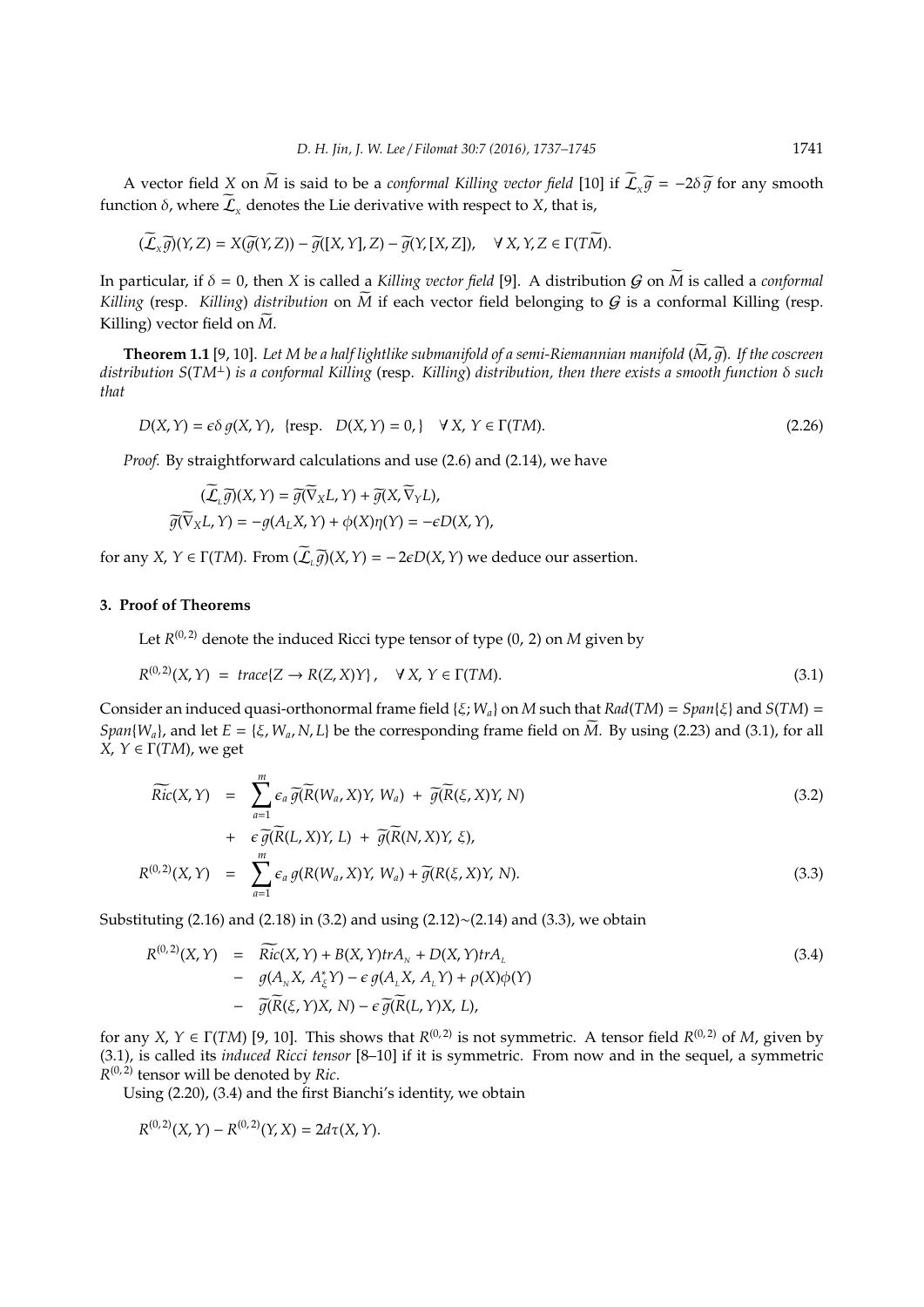**Theorem 3.1** [7]. Let M be a half lightlike submanifold of a semi-Riemannian manifold  $(\widetilde{M}, \widetilde{q})$ . Then the tensor *field R*(0, 2) *is an induced symmetric Ricci tensor, Ric, if and only if the 1-form* τ *is closed, i.e., d*τ = 0*, on any coordinate neighborhood*  $U \subset M$ .

For the rest of this paper, let *M* be a half lightlike submanifold of a semi-Riemannian manifold *M* of quasi-constant curvature. We may assume that the curvature vector field ζ of *M* is a unit spacelike tangent vector field of *M* and dim  $M > 4$ . Denote *e* by the smooth function such that  $e = \theta(N)$ . Using (1.1), (2.23) and the facts  $\theta(\xi) = \theta(L) = 0$ , we have

$$
\widetilde{Ric}(X,Y) = \{(m+2)\alpha + \beta\}g(X,Y) + (m+1)\beta\,\theta(X)\theta(Y),\tag{3.5}
$$

$$
\widetilde{g}(R(\xi, Y)X, N) = \alpha g(X, Y) + \beta \theta(X)\theta(Y),\tag{3.6}
$$

$$
\epsilon \widetilde{g}(R(L, Y)X, L) = \alpha g(X, Y) + \beta \theta(X)\theta(Y),\tag{3.7}
$$

for all *X*,  $Y \in \Gamma(TM)$ . Substituting (3.5)~(3.7) into (3.4), we have

$$
R^{(0,2)}(X,Y) = (m\alpha + \beta)g(X,Y) + (m-1)\beta\theta(X)\theta(Y)
$$
  
+  $B(X,Y)trA_N + D(X,Y)trA_L - g(A_NX, A_{\xi}^*Y)$   
-  $\epsilon g(A_LX, A_LY) + \rho(X)\phi(Y), \forall X, Y \in \Gamma(TM).$  (3.8)

**Definition 1.** We say that the screen distribution *S*(*TM*) of *M* is *totally umbilical* [6] in *M* if, on any coordinate neighborhood  $U \subset M$ , there is a smooth function  $\gamma$  such that  $A_N X = \gamma PX$  for any  $X \in \Gamma(TM)$ , or equivalently,

$$
C(X, PY) = \gamma g(X, Y), \quad \forall X, Y \in \Gamma(TM).
$$
\n(3.9)

In case  $\gamma = 0$  on  $\mathcal{U}$ , we say that *S*(*TM*) is *totally geodesic* in *M*.

**Theorem 3.2.** Let M be a half lightlike submanifold of a semi-Riemannian manifold  $(M,\tilde{q})$  of quasi-constant *curvature. If the curvature vector field*  $\zeta$  *of*  $\widetilde{M}$  *is tangent to M, S(TM) is totally umbilical in M and S(TM*<sup>⊥</sup>) *is a conformal Killing distribution, then the tensor field R<sup>(0, 2)</sup> is an induced symmetric Ricci tensor of M.* 

*Proof.* From (2.9), (2.13), (2.14), (2.26) and (3.8), for all *X*, *Y* ∈ Γ(*TM*), we have

$$
D(X, Y) = \epsilon \delta g(X, Y), \qquad \phi(X) = 0, \qquad A_L X = \delta PX + \epsilon \rho(X)\xi ;
$$
\n
$$
R^{(0,2)}(X, Y) = \{ma + \beta + (m - 1)\epsilon \delta^2 + \delta \rho(\xi)\} g(X, Y) + m\gamma B(X, Y)
$$
\n
$$
+ (m - 1)\beta \theta(X)\theta(Y) - \gamma g(X, A_{\xi}^*Y), \ \forall X, Y \in \Gamma(TM).
$$
\n(3.11)

Using  $(3.11)$  and the fact  $A^*_{\lambda}$  $\chi^*_{\xi}$  is self-adjoint, we show that  $R^{(0,2)}$  is symmetric.

*3.1. Proof of Theorem 1.1*

As *C* = 0, we have  $\tilde{g}(R(X, Y)PZ, N) = 0$  due to (2.22). From (2.18) and (3.10)<sub>1</sub>, we have  $\tilde{g}(R(X, Y)PZ, N) =$  $\delta\{g(X, PZ)\rho(Y) - g(Y, PZ)\rho(X)\}.$  By Theorem 3.1 and 3.2, we get  $d\tau = 0$  on *TM*. Thus we have  $\tilde{g}(\tilde{R}(X, Y)\xi, N) =$ 0 due to (2.20). From the above results, we deduce the following equation

$$
\widetilde{g}(\widetilde{R}(X,Y)Z,N) = \delta\{g(X,Z)\rho(Y) - g(Y,Z)\rho(X)\}, \ \ \forall \ X, \ Y, Z \in \Gamma(TM). \tag{3.12}
$$

Replacing *X* by ξ and *Z* by *X* to (3.12) and then, comparing with (3.6), we have

$$
\beta \theta(X)\theta(Y) = -\{\alpha + \delta \rho(\xi)\} g(X, Y), \quad \forall X, Y \in \Gamma(TM).
$$
\n(3.13)

**Case** (1). If *S*( $TM^{\perp}$ ) is a Killing distribution, i.e.,  $\delta = 0$ , then we have

$$
\beta \theta(X)\theta(Y) = -\alpha g(X,Y), \quad \forall X, Y \in \Gamma(TM).
$$
\n(3.14)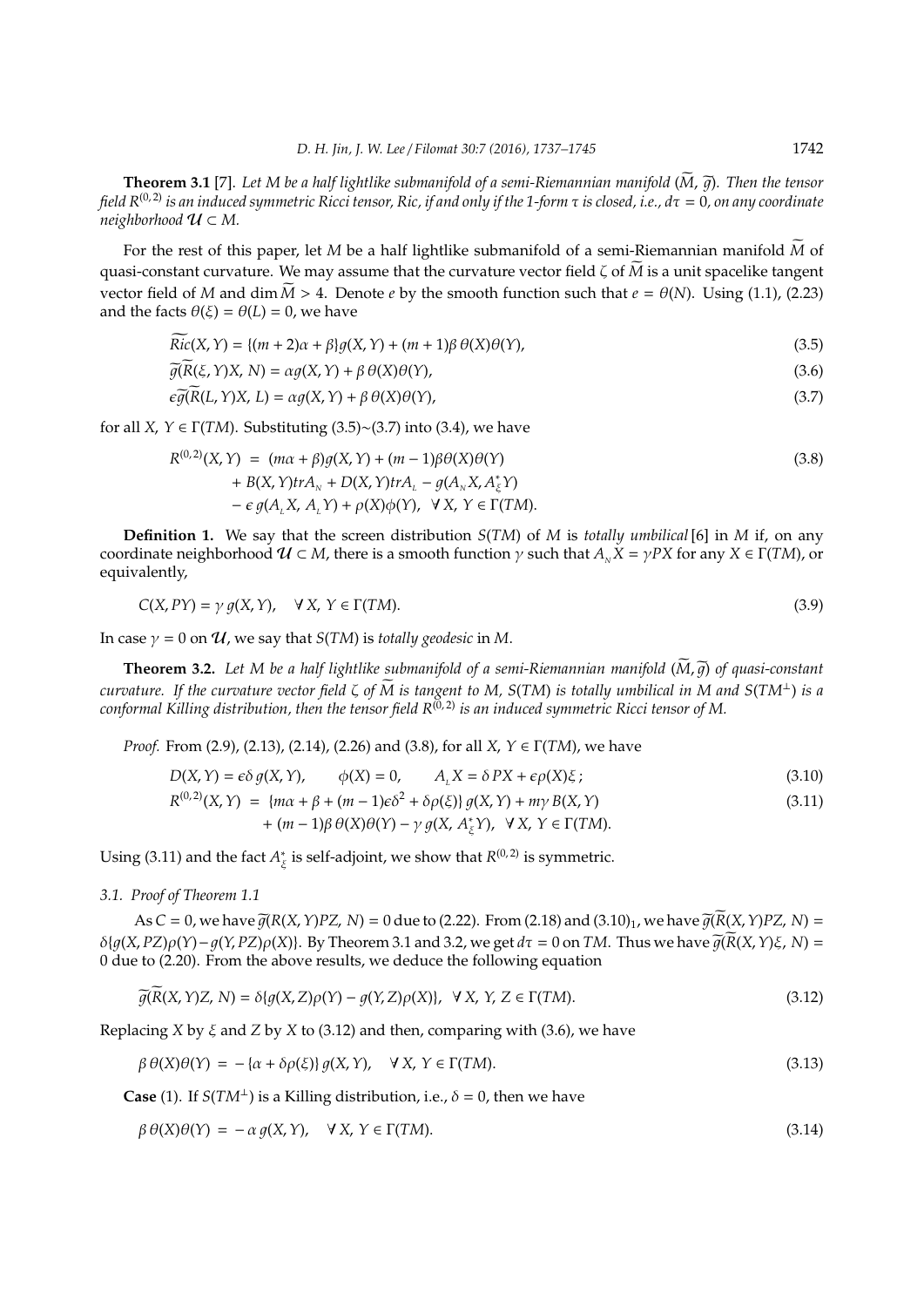Substituting (3.14) into (1.1) and using (2.16) and the facts  $\tilde{q}(\tilde{R}(X,Y)Z, \xi) = 0$  and  $\tilde{q}(\tilde{R}(X,Y)Z, L) = 0$  due to (1.1), we have

$$
R(X,Y)Z = -\alpha\{g(Y,Z)X - g(X,Z)Y\}, \quad \forall X, Y, Z \in \Gamma(TM).
$$
\n(3.15)

Thus *M* is a space of constant curvature  $-\alpha$ . Taking  $X = Y = \zeta$  to (3.14), we have  $\beta = -\alpha$ . Substituting (3.14) into (3.11) with  $\delta = \gamma = 0$ , we have

$$
Ric(X, Y) = 0, \quad \forall X, Y \in \Gamma(TM).
$$

On the other hand, substituting (3.15) and  $q(R(\xi, Y)X, N) = 0$  into (3.3), we have

$$
Ric(X, Y) = -(m-1)\alpha g(X, Y), \quad \forall X, Y \in \Gamma(TM).
$$

From the last two equations, we get  $\alpha = 0$  as  $m > 1$ . Thus  $\beta = 0$  and  $\widetilde{M}$  and  $M$  are flat manifolds by (1.1) and (3.15). From this result and (2.21), we show that  $M^*$  is also flat.

**Case** (2). If *S*(*TM*<sup>⊥</sup>) is a conformal Killing distribution. Assume that  $\beta \neq 0$ . Taking *X* = *Y* = ζ to (3.13), we have  $\beta = -\{\alpha + \delta \rho(\xi)\}\)$ . From this and (3.13), we show that

$$
g(X,Y) = \theta(X)\theta(Y), \quad \forall X, Y \in \Gamma(TM).
$$
\n(3.16)

Substituting (3.16) into (1.1) and using (2.16) with  $C = 0$  and (3.10)<sub>1</sub>, we have

$$
g(R(X, Y)Z, W) = (\alpha + 2\beta + \epsilon \delta^2) \{g(Y, Z)g(X, W) - g(X, Z)g(Y, W)\},\tag{3.17}
$$

for all *X*, *Y*, *Z*, *W*  $\in \Gamma(TM)$ . Substituting (3.16) into (3.11) with  $\gamma = 0$ , we have

$$
Ric(X,Y) = (m-1)\{\alpha + \beta + \epsilon \delta^2\}g(X,Y), \quad \forall X, Y \in \Gamma(TM),
$$

due to the fact  $δρ(ξ) = -(α + β)$ . On the other hand, from (2.18), (3.6) and (3.13), we have  $q(R(ξ, Y)X, N) = 0$ . Substituting this result and (3.17) into (3.3), we have

$$
Ric(X,Y) = (m-1)\{\alpha + 2\beta + \epsilon \delta^2\} g(X,Y), \quad \forall X, Y \in \Gamma(TM).
$$

The last two equations imply  $\beta = 0$  as  $m > 1$ . It is a contradiction. Thus  $\beta = 0$  and *M* is a space of constant curvature  $\alpha$ . From (2.21) and (3.17), we show that *M*<sup>\*</sup> is a space of constant curvature ( $\alpha + \epsilon \delta^2$ ). But *M* is not a space of constant curvature by  $(3.10)<sub>3</sub>$ .

Let  $\kappa = (m-1)(\alpha + \epsilon \delta^2)$ . Then the last two equations reduce to

$$
R^{(0,2)}(X,Y) = Ric(X,Y) = \kappa g(X,Y), \quad \forall X, Y \in \Gamma(TM).
$$
\n(3.18)

Thus *M* is an Einstein manifold. The scalar quantity *r* of *M* [4], obtained from *R* (0, 2) by the method of (2.25), is given by

$$
r = R^{(0,2)}(\xi, \xi) + \sum_{a=1}^{m} \epsilon_a R^{(0,2)}(W_a, W_a).
$$

Since *M* is an Einstein manifold satisfying (3.18), we obtain

$$
r = \kappa g(\xi, \xi) + \kappa \sum_{a=1}^m \epsilon_a g(W_a, W_a) = \kappa m.
$$

Thus we have

$$
Ric(X, Y) = (r/m)g(X, Y)
$$

which provides a geometric interpretation of half lightlike Einstein submanifold (same as in Riemannian case) as we have shown that the constant  $\kappa = r/m$ .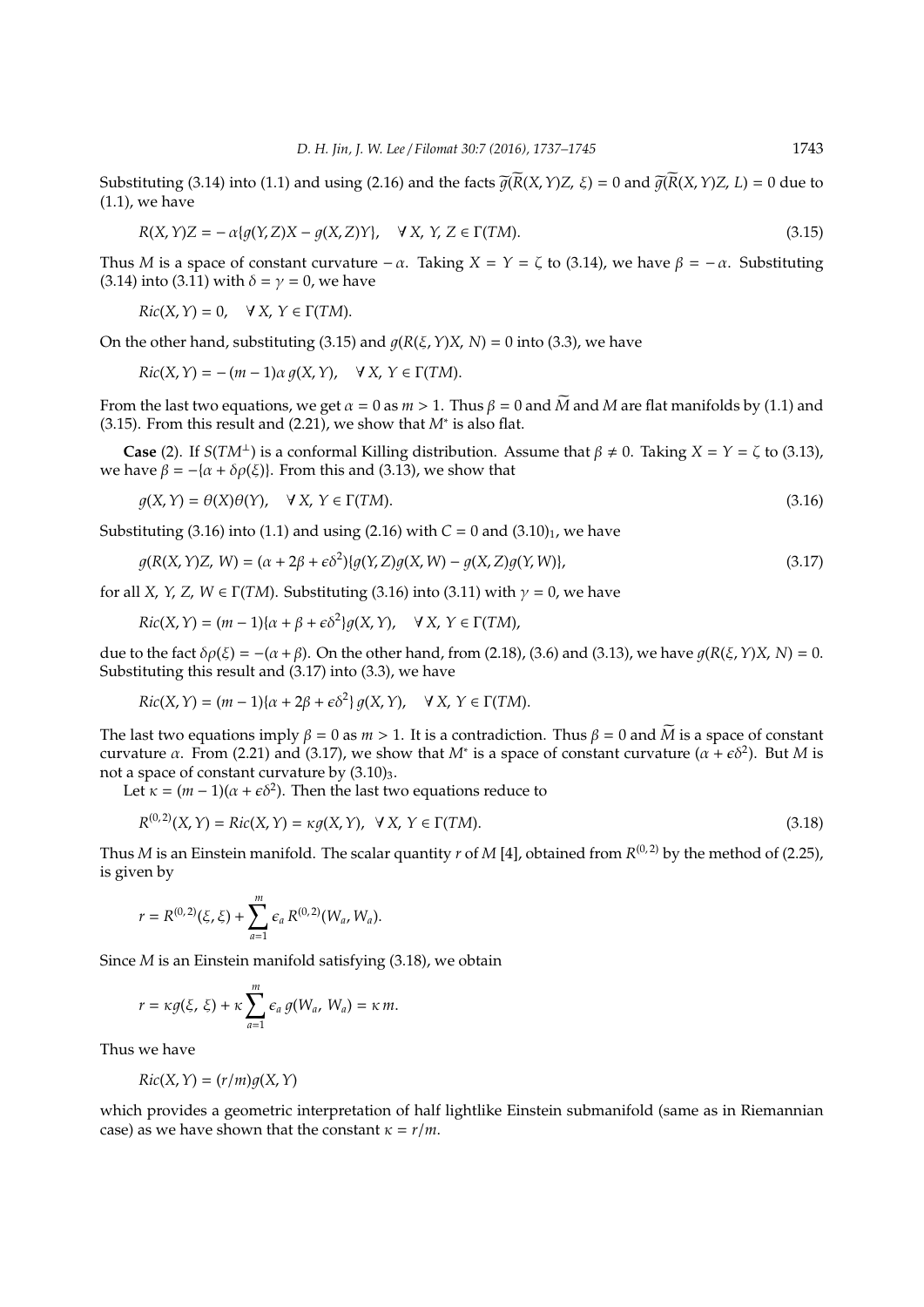### *3.2. Proof of Theorem 1.2*

Assume that ζ is tangent to *M*, *S*(*TM*) is totally umbilical and *S*(*TM*<sup>⊥</sup>) is a conformal Killing vector field. Using (1.1), the equation (2.19) reduce to

$$
(\nabla_X D)(Y, Z) - (\nabla_Y D)(X, Z) = B(X, Z)\rho(Y) - B(Y, Z)\rho(X),
$$
\n(3.19)

for all *X*, *Y*, *Z*  $\in \Gamma(TM)$ . Replacing *W* by *N* to (1.1), we have

$$
\widetilde{g}(\widetilde{R}(X,Y)Z,N) = \{\alpha \eta(X) + e\beta \theta(X)\} g(Y,Z)
$$
\n
$$
- \{\alpha \eta(Y) + e\beta \theta(Y)\} g(X,Z) + \beta \{\theta(Y)\eta(X) - \theta(X)\eta(Y)\} \theta(Z),
$$
\n(3.20)

for all *X*, *Y*, *Z*  $\in \Gamma(TM)$ . Applying  $\nabla_X$  to (3.9) and using (2.10), we have

$$
(\nabla_X C)(Y, PZ) = (X\gamma)g(Y, PZ) + \gamma B(X, PZ)\eta(Y), \quad \forall X, Y, Z \in \Gamma(TM).
$$

Substituting this equation into (2.22), we obtain

$$
\widetilde{g}(R(X,Y)PZ, N) = \{X\gamma - \gamma\tau(X)\}g(Y,PZ) - \{\gamma\gamma - \gamma\tau(Y)\}g(X,PZ) + \gamma B(X,PZ)\eta(Y) - \gamma B(Y,PZ)\eta(X), \quad \forall X, Y, Z \in \Gamma(TM).
$$

Substituting this equation and (3.20) into (2.18) and using  $\theta(\xi) = 0$ , we obtain

$$
\gamma B(X, Z)\eta(Y) - \{Y[\gamma] - \gamma\tau(Y) - \alpha\eta(Y) - e\beta\theta(Y) - \delta\rho(Y)\}g(X, Z)
$$
  
= 
$$
\gamma B(Y, Z)\eta(X) - \{X[\gamma] - \gamma\tau(X) - \alpha\eta(X) - e\beta\theta(X) - \delta\rho(X)\}g(Y, Z)
$$
  
+ 
$$
\beta\{\theta(Y)\eta(X) - \theta(X)\eta(Y)\}\theta(Z), \quad \forall X, Y, Z \in \Gamma(TM).
$$

Replacing *Y* by  $\xi$  to this and using (2.9)<sub>1</sub> and the fact  $\theta(\xi) = 0$ , we have

$$
\gamma B(X,Y) = \{\xi[\gamma] - \gamma \tau(\xi) - \alpha - \delta \rho(\xi)\} g(X,Y) - \beta \theta(X)\theta(Y),\tag{3.21}
$$

for all *X*,  $Y \in \Gamma(TM)$ . Differentiating (2.26) and using (3.19), we have

$$
\begin{aligned} \{\delta \eta(X) - \epsilon \rho(X)\} B(Y, Z) - \{\delta \eta(Y) - \epsilon \rho(Y)\} B(X, Z) \\ &= (X\delta) \, g(Y, Z) - (Y\delta) \, g(X, Z). \end{aligned}
$$

Replacing *Y* by  $\xi$  in the last equation and using  $(2.9)<sub>1</sub>$ , we obtain

$$
\{\delta - \epsilon \rho(\xi)\} B(X, Z) = (\xi \delta) g(X, Z).
$$

As the conformal factor  $\delta$  is non-constant, we show that  $\delta - \epsilon \rho(\xi) \neq 0$ . Thus we have

$$
B(X,Y) = \sigma g(X,Y), \quad \forall X, Y \in \Gamma(TM), \tag{3.22}
$$

where  $\sigma = (\xi \delta)(\delta - \epsilon \rho(\xi))^{-1}$ . From (3.10)<sub>1</sub> and (3.22), we show that the second fundamental form tensor *h*, given by  $h(X, Y) = B(X, Y)N + D(X, Y)L$ , satisfies

 $h(X, Y) = H q(X, Y), \quad \forall X, Y \in \Gamma(TM).$ 

Thus *M* is totally umbilical. Substituting (3.22) into (3.21), we have

$$
\{\xi[\gamma] - \gamma \tau(\xi) - \sigma \gamma - \alpha - \delta \rho(\xi)\} g(X, Y) = \beta \theta(X)\theta(Y), \quad \forall X, Y \in \Gamma(TM).
$$

Taking  $X = Y = \zeta$  to this equation, we have  $\beta = \xi[\gamma] - \gamma \tau(\xi) - \sigma \gamma - \alpha - \delta \rho(\xi)$ .

Assume that  $\beta \neq 0$ . Then we have

$$
g(X,Y) = \theta(X)\theta(Y), \quad \forall X, Y \in \Gamma(TM).
$$
\n(3.23)